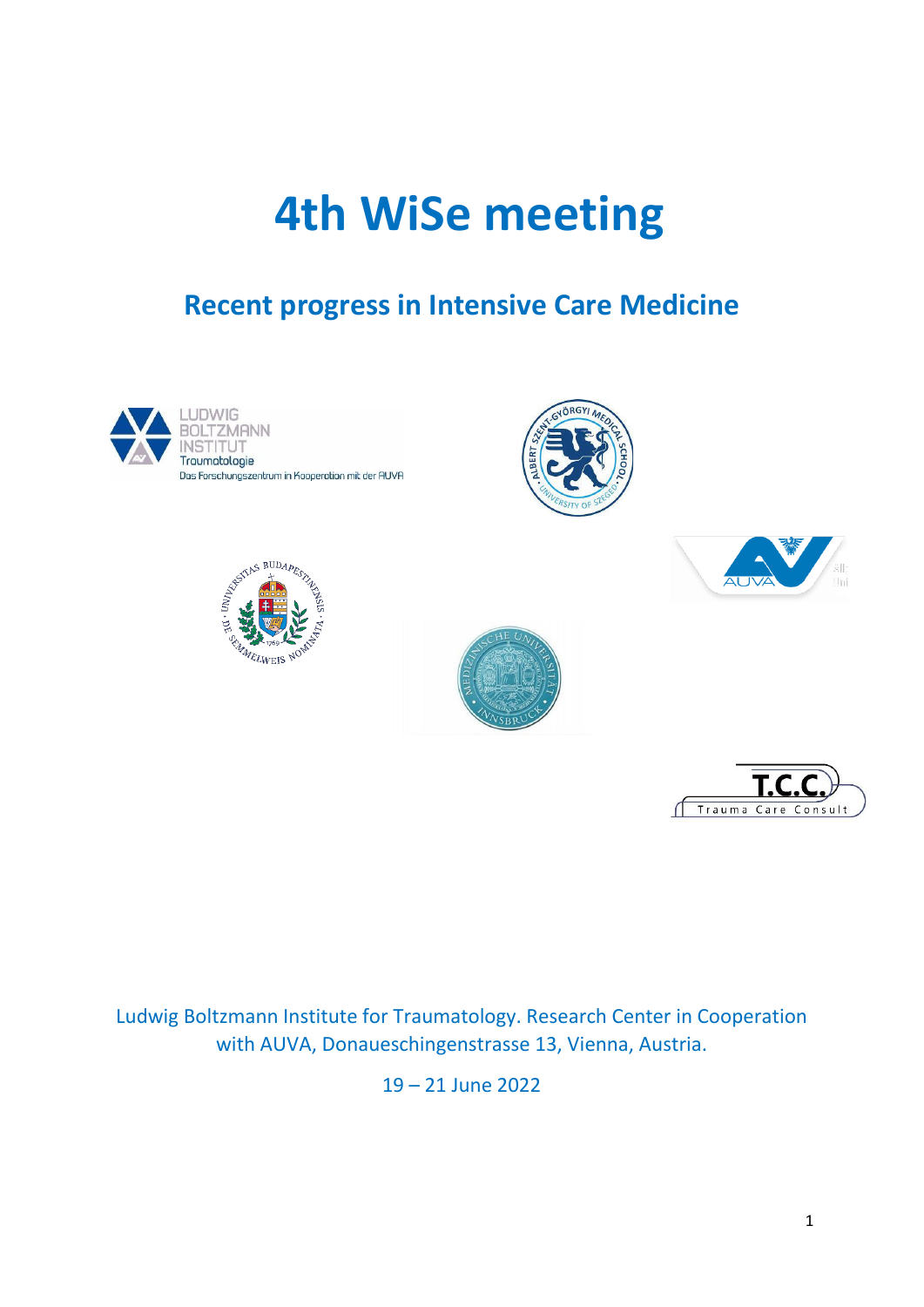| Sunday, June 19th 2022                      |               |                                                                      |  |  |
|---------------------------------------------|---------------|----------------------------------------------------------------------|--|--|
| $19:00 - 22:00$                             | <b>Dinner</b> | Location: Gasthaus Hansy (https://www.hansy-braeu.at/)               |  |  |
| Monday, June 20th 2022 - Scientific program |               |                                                                      |  |  |
| 08:30<br>09:00<br>$\sim$                    | Welcome       | <b>Johannes Grillari</b> , director of the Institute of traumatology |  |  |
|                                             |               | <b>Thomas Hausner, co- director Institute of traumatology</b>        |  |  |
|                                             |               | Heinz Redl; coordinator, Austrian Cluster for Regeneration           |  |  |
|                                             |               | Alexander Bernart, Präsident, AUVA Generaldirektor                   |  |  |

# **Session 1. Biologically active gases and small messenger molecules**

(Chair: Laszlo Tretter)

| 09:20<br>09:00<br>$\sim$                   | <b>Mihaly Boros</b>             | Methane: generation, detection, biological functions                                                                                                 |
|--------------------------------------------|---------------------------------|------------------------------------------------------------------------------------------------------------------------------------------------------|
| 09:40<br>09:20<br>$\overline{\phantom{a}}$ | Catharina<br><b>Duvigneau</b>   | Carbon monoxide and pathophysiological role of heme<br>oxygenase in inflammation                                                                     |
| 09:50<br>09:40<br>$ \,$                    | Anna Nászai                     | Effect of methane and nitric oxide inhalation on<br>mitochondrial calcium homeostasis in hypoxic rats                                                |
| 09:50<br>10:00<br>$\overline{\phantom{a}}$ | <b>Attila Rutai</b>             | Methane inhalation improves microcirculatory-mitochondrial<br>dysfunction and nitrosative stress in a clinically relevant<br>porcine model of sepsis |
| 10:10<br>10:00<br>$\overline{\phantom{a}}$ | Gyöngyvér<br>Vigyikán<br>et al. | Effects of methane treatment on acute kidney injury after 24<br>hours of experimental veno-venous extracorporeal<br>membrane oxygenation             |

**10:10 - 10:40 Coffee break**

## **Session 2. Molecular basis of organ failure and regeneration**

(Chair: Michaly Boros)

| 10:40                             | $-11:00$ | <b>Laszlo Tretter</b>      | Effects of $\alpha$ -ketoglutarate dehydrogenase subunit (E2 and/or<br>E3) deficiencies on mitochondrial ROS homeostasis |
|-----------------------------------|----------|----------------------------|--------------------------------------------------------------------------------------------------------------------------|
| 11:00                             | $-11:20$ | <b>Andrey Kozlov</b>       | Multiple organ failure: an interplay between inflammation<br>and hypoxia                                                 |
| 11:20                             | 11:40    | <b>Susanne</b><br>Wollbank | Mechanisms underlying recovery of damaged organs by<br>amniotic membrane                                                 |
| 11:40                             | 11:50    | Timea Komlódi              | Simultaneous measurement of mitochondrial respiration and<br>the coenzmye Q redox state in isolated mitochondria         |
| 11:50<br>$\overline{\phantom{a}}$ | 12:00    | László Juhász<br>et al.    | A novel method for the detection of calcium and oxygen<br>fluxes with High-Resolution FluoRespirometry                   |

# **Session 3. Sepsis and systemic inflammation.**

#### (Chair: Christoph Schlimp)

| 12:00<br>$-12:20$ | <b>Marcin F.</b><br><b>Osuchowski</b> | N6C-D-adenosine for early sepsis detection: a new marker<br>on-the-block?" |
|-------------------|---------------------------------------|----------------------------------------------------------------------------|
| 12:20 - 12:30     | <b>Andreas Gasser</b>                 | Angiotensin mediated activation of macrophages causes lung<br>damage       |
| $12:30 - 14:00$   | Lunch                                 | <b>Fingerfood, Drinks</b>                                                  |
| $-14:20$<br>14:00 | Dániel Érces et<br>al.                | Preclinical large animal model of acute respiratory failure                |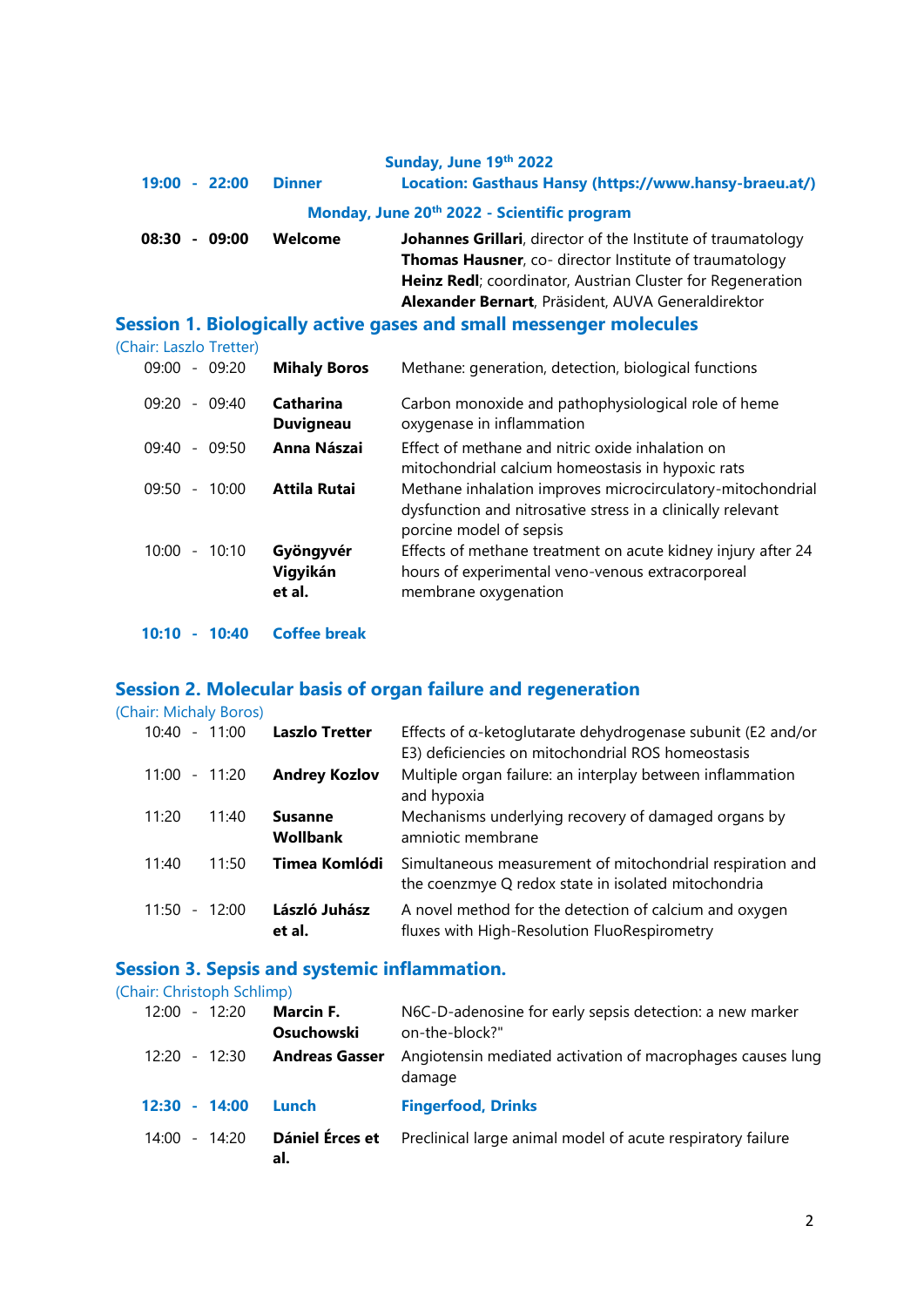| 14:20 - 14:30 | Szabolcs Péter | Microbiological aspects of experimental sepsis in rodents - |
|---------------|----------------|-------------------------------------------------------------|
|               | Tallósy et al. | the impact of microbial composition on the development,     |
|               |                | severity and mortality                                      |

### **Session 4. Circulatory shock and ischemia-reperfusion.**

(Chair: Soheyl Bahrami)

| $14:30 - 14:50$ | Andrea Szabó                       | From microsurgery to microcirculation – models, techniques,<br>and basic research topics in Szeged                                                |
|-----------------|------------------------------------|---------------------------------------------------------------------------------------------------------------------------------------------------|
| $14:50 - 15:10$ | Christoph<br><b>Schlimp</b>        | Trauma and bleeding: a decade of research and innovation in<br>the field of trauma-induced coagulopathy                                           |
| $15:10 - 15:20$ | Noémi Vida et<br>al.               | Preclinical large animal model of veno-venous extracorporeal<br>membrane oxygenation                                                              |
| $15:20 - 15:30$ | <b>Sergiu</b><br><b>Dumitrescu</b> | Effects of Extracellular Vesicles from Wharton's Jelly in acute<br>states: rat models of hemorrhagic-traumatic shock and blast<br>chest contusion |
| $15:30 - 15:40$ | <b>Andras</b><br><b>Meszaros</b>   | Molecular mechanisms during normothermic machine<br>perfusion of the liver and kidney: clinical and translational<br>aspects                      |

### **Session 5. Neurotrauma and neurodegeneration**

(Chair: Andrea Szabó)

| $-16:00$<br>15:40 | Nógrádi Antal                | Fostering regeneration in the spinal cord: the role of the<br>lesion-induced secretome                                                                                                       |
|-------------------|------------------------------|----------------------------------------------------------------------------------------------------------------------------------------------------------------------------------------------|
| $-16:20$<br>16:00 | <b>Adelheid</b><br>Weidinger | The impact of OGDHC on excitotoxicity of glutamate in<br>traumatic brain injury                                                                                                              |
| $-16:30$<br>16:20 | <b>Annette Vaglio</b>        | In vitro models to study neurotrauma                                                                                                                                                         |
| $-16:40$<br>16:30 | <b>Bálint Czakó</b>          | Therapeutic effects of NMDA receptor antagonist kynurenic<br>acid and its synthetic derivatives on sepsis-associated<br>neutrophil activation and brain mitochondrial dysfunction in<br>rats |

#### **16:40 - 17:10 Coffee break**

### **Session 6. Novel therapeutic approaches in critical care diseases**

#### (Chair: Marcin F. Osuchowski)

| 17:10 - 17:30 | <b>David Hercher</b>               | Extracorporeal Shockwave Therapy in spinal cord injury |
|---------------|------------------------------------|--------------------------------------------------------|
| 17:30 - 17:50 | <b>Peter Dungel</b>                | Photodynamic therapy                                   |
| 17:50 - 18:00 | <b>Sergejs</b><br><b>Zavadskis</b> | Preconditioning by induction of cellular stress        |

| 19:00 | <b>Dinner</b> |  | 7Stern Bräu (https://www.7stern.at/) |
|-------|---------------|--|--------------------------------------|
|-------|---------------|--|--------------------------------------|

#### **Tuesday, June 21st 2022**

| 14:00           |                 | <b>Departure</b>                                              |                           |  |  |
|-----------------|-----------------|---------------------------------------------------------------|---------------------------|--|--|
|                 | $12:00 - 13:00$ | Lunch                                                         | <b>Fingerfood, Drinks</b> |  |  |
| $09:00 - 12:00$ |                 | Discussion about joined projects in small groups - LBI Trauma |                           |  |  |